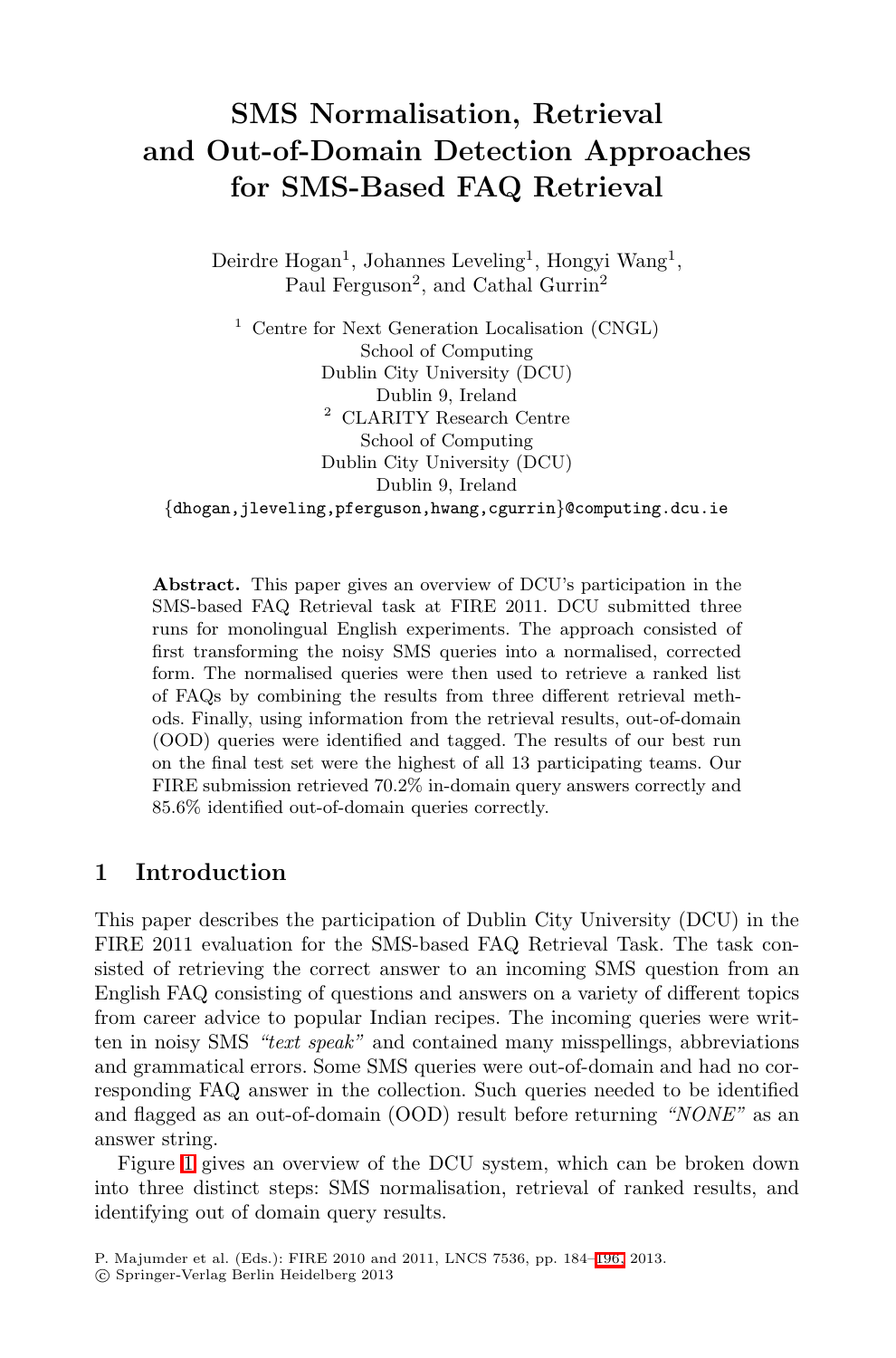The first step involves normalising words in the SMS text so that they more closely resemble the text in the FAQ data set (e.g. with correct and standardised spelling). This is achieved by generating a set of candidate corrections for SMS tokens using rules extracted from a mixture of annotated and unannotated corpora. The most likely token substitution, given the context, is then selected from the set of candidates. This step is detailed in Section [2.](#page-1-1)

For the second step in the process we experimented with different retrieval engines and approaches (i.e. Lucene, Solr and a simple word overlap metric) to retrieve ranked lists of candidate answers from the FAQ, given the normalised query. The retrieval results were combined to produce a single ranked list of question answer pairs. This step is described in more detail in Section [3.](#page-5-0)

In a final step, outlined in Section  $\mathbf{\mathcal{L}}$  we identified likely out-of-domain (OOD) questions using a filtering mechanism based on a combination of evidence from the results of the retrieval engines. For in-domain (ID) questions, the top answers from the combined list were returned; for OOD questions, *"NONE"* was returned. We present test set results in Section  $\overline{5}$  before concluding and giving an outlook on planned future work in Section [6.](#page-11-0)



<span id="page-1-1"></span><span id="page-1-0"></span>Fig. 1. Data flow diagram of DCU system

## 2 SMS Normalisation and Correction

The irregular spelling and abbreviations in SMS questions leads to poor retrieval performance due to mismatches between terms in the SMS and terms in the FAQ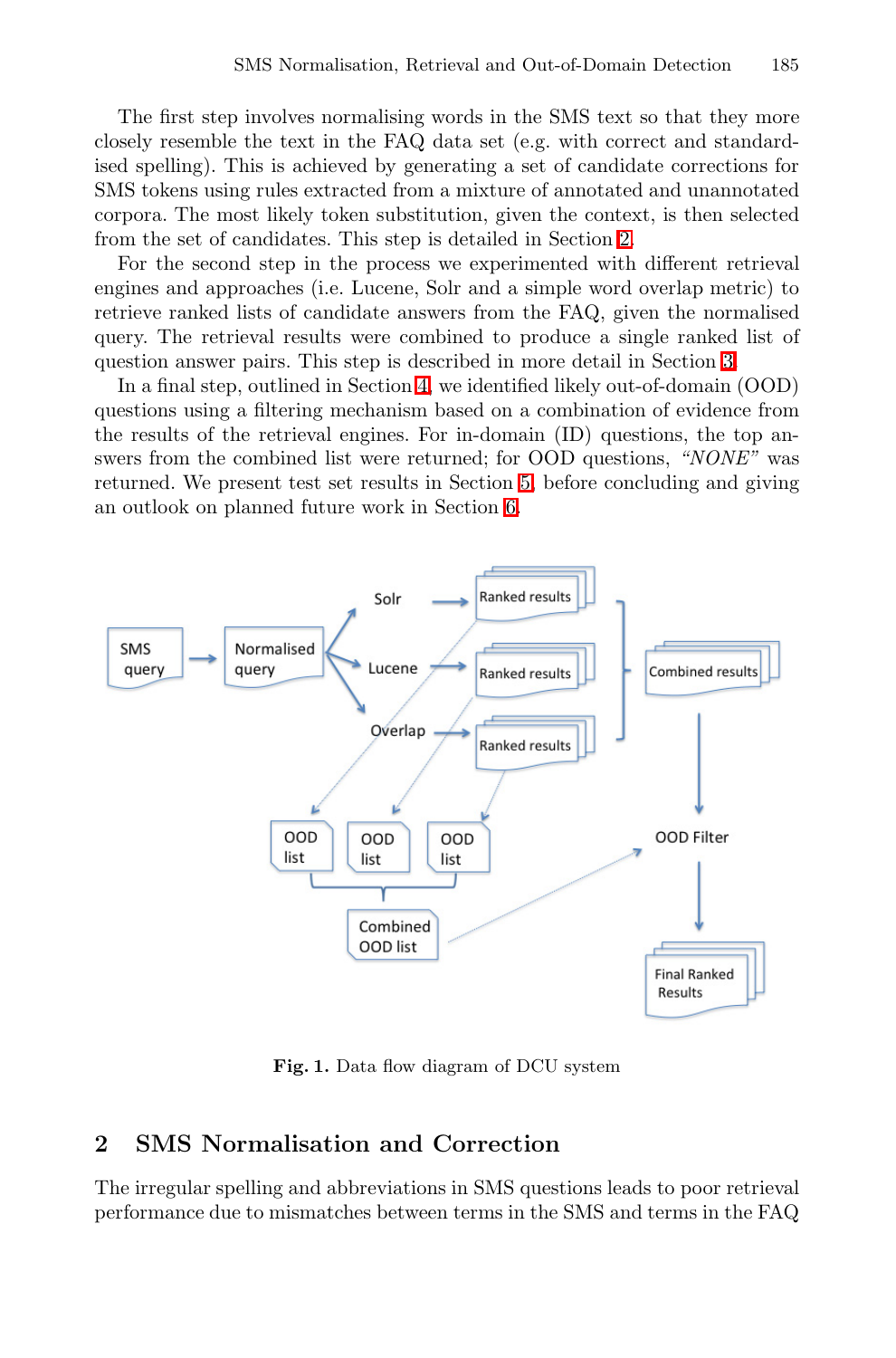text. An SMS normalisation and correction step will thus increase the chance of finding correct answers. Our initial idea to correct SMS messages was to train a statistical MT system, similar to the approach described in  $\llbracket \cdot \rrbracket$ . However, *"text speak"* or *"textese"* is productive and often generates new ill-formed or non-standard words which increase the out-of-vocabulary problem of statistical machine translation. Furthermore, training data in large enough quantities to train an accurate machine translation system for SMS correction does not exist and it is time-consuming to construct such data manually. Due to the lack of training data we decided against this approach and implemented a heuristic token substitution approach to correct SMS tokens.

The approach we took involved first carrying out some basic normalisation steps on both SMS queries and FAQ documents (described in Section [2.1\)](#page-2-0). The SMS data then went through a correction step, where candidate corrections for SMS tokens were generated and then the candidate correction with the highest score was chosen. This process is outlined in detail in Section [2.2.](#page-3-0)

| Token type         | Example                                          | Action | Description                                                                                                                                                |
|--------------------|--------------------------------------------------|--------|------------------------------------------------------------------------------------------------------------------------------------------------------------|
| <i>contraction</i> | " $I'll'' \rightarrow "Lwill"$                   | expand | PoS-<br>rules extracted from                                                                                                                               |
| interjection       | " $Eeh$ " $\rightarrow$ ""                       | remove | tagged Brown Corpus and<br>annotated SMS corpus<br>rules extracted from manual<br>annotation and PoS-tagged<br>Brown Corpus                                |
|                    | spelling variant "center" $\rightarrow$ "centre" |        | normalise dictionary-based spelling nor-                                                                                                                   |
| acronyms           | " $M. Sc.$ " $\rightarrow$ " $MSc$ "             |        | malisation from AE to BE<br>normalise words of more than 50% upper-<br>case characters and full stops,<br>extracted from FIRE FAQ data<br>and EN-1M corpus |
| spelling error     | "Austrailia" $\rightarrow$ "Australia" correct   |        | most frequent spelling errors ex-                                                                                                                          |
|                    | concatenation "12ft" $\rightarrow$ "12ft"        | split  | tracted from English Wikipedia<br>monetary values and measure-<br>ments                                                                                    |

<span id="page-2-1"></span>Table 1. Preprocessing steps

#### <span id="page-2-0"></span>2.1 Pre-processing for Documents and Queries

FAQ documents and SMS questions underwent the same preprocessing steps, which consisted of text normalisation as shown in Table  $\Box$  As SMS text can contain non-standard tokens, we adapted tokenisation to allow for digits in a word (e.g. "2gether"), and split character sequences of words (typically measurement units) and numbers (e.g. *"12ft"*).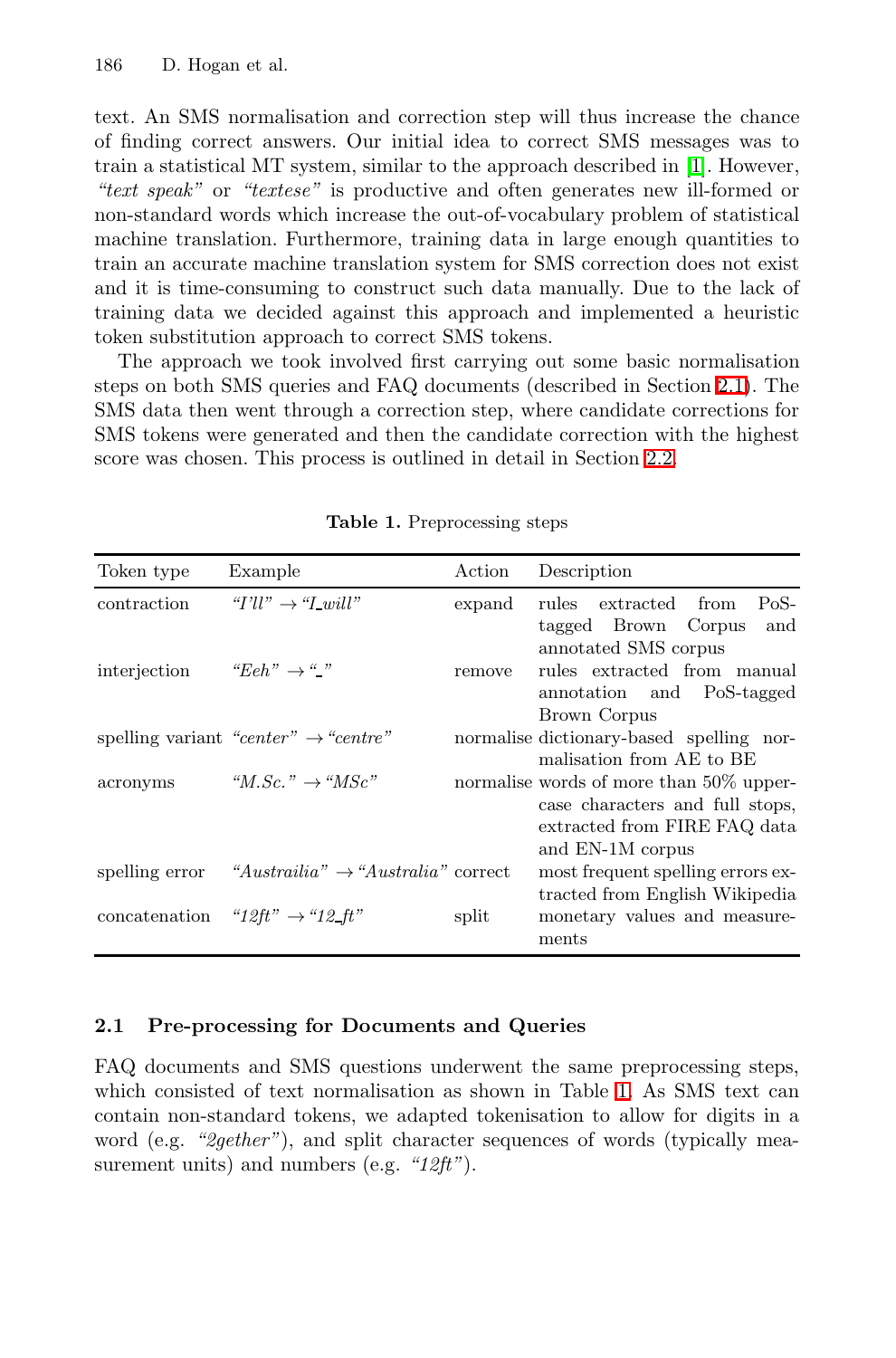#### <span id="page-3-0"></span>2.2 SMS Correction

We employed three different techniques to generate candidate corrections for SMS tokens. These are described in Section [2.2.](#page-4-0) One of these techniques involved using correction rules extracted from corpora of hand annotated microtext data. The generation of these corpora is described in the next section.

<span id="page-3-3"></span>*Generating Training Data for SMS Correction and Normalisation.* We created training data to use for automatically correcting SMS queries by manually annotating different microtext corpora (SMS and Tweets). The original text messages and the annotation were aligned on the level of tokens, so that there is a oneto-one correspondence between original token and corrected token. In order to preserve this one-to-one alignment, if necessary one or more tokens were joined together by underscore (e.g.  $''I'll'' \rightarrow "I\_will"$ )

Table 2. Twenty most frequent corrections in FIRE preview and training questions

| Rank           |                        | Word Correction Frequency |     | Rank |                   |                      | Word Correction Frequency |
|----------------|------------------------|---------------------------|-----|------|-------------------|----------------------|---------------------------|
| $\mathbf{1}$   | ``d"                   | "the"                     | 194 | 11   | $\mathscr{C}_n$ " | "and"                | 37                        |
| $\overline{2}$ | "2"                    | ``to"                     | 147 | 12   | " $gt"$           | " $qet"$             | 32                        |
| 3              | $\lq w$ "              | "how"                     | 146 | 13   | "when"            | "which"              | 29                        |
| $\overline{4}$ | $\mathcal{C}_{\gamma}$ | "are"                     | 108 | 14   | " $bst"$          | "best"               | 24                        |
| 5              | "wht"                  | $\omega_{\text{that}}$ "  | 101 | 15   | "fr"              | "for"                | 22                        |
| 6              | $\frac{a}{4}$ "        | "for"                     | 82  | 16   | "fr $m$ "         | "from"               | 22                        |
| $\overline{7}$ | ``f"                   | " $of$ "                  | 71  | 17   | $\omega'$         | " $what"$            | 22                        |
| 8              | $C_{cn}$               | " $can$ "                 | 63  | 18   | " $w r l d$ "     | "world"              | 21                        |
| 9              | ``wat"                 | " $what"$                 | 50  | 19   | $\frac{u_g}{s}$   | $\mathscr{C}_{iS}$ " | 20                        |
| 10             | "whr"                  | "where"                   | 38  | 20   | "watz"            | " $what$ is"         | 19                        |

We manually annotated the following corpora with the corrected, normalised forms:

- 1. FIRE SMS training questions (1071 questions)
- 2. FIRE SMS preview questions (456 questions)
- <span id="page-3-1"></span>3. All SMS messages containing a question mark extracted from the NUS SMS Corpus  $\boxed{2}$  (3786 questions); the corpus was created at the National University of Singapore and consists of about 10000 SMS messages collected by students<sup>[1](#page-3-1)</sup>.
- <span id="page-3-2"></span>4. Tweets (549 messages) from CAW [2](#page-3-2).0 - Content Analysis for the WEB  $2.0<sup>2</sup>$

Table  $\overline{2}$  shows the top twenty corrections in the FIRE SMS QA training data.

 $^{\rm 1}$ http://www.comp.nus.edu.sg/~rpnlpir/downloads/corpora/smsCorpus/

 $2$  http://caw2.barcelonamedia.org/node/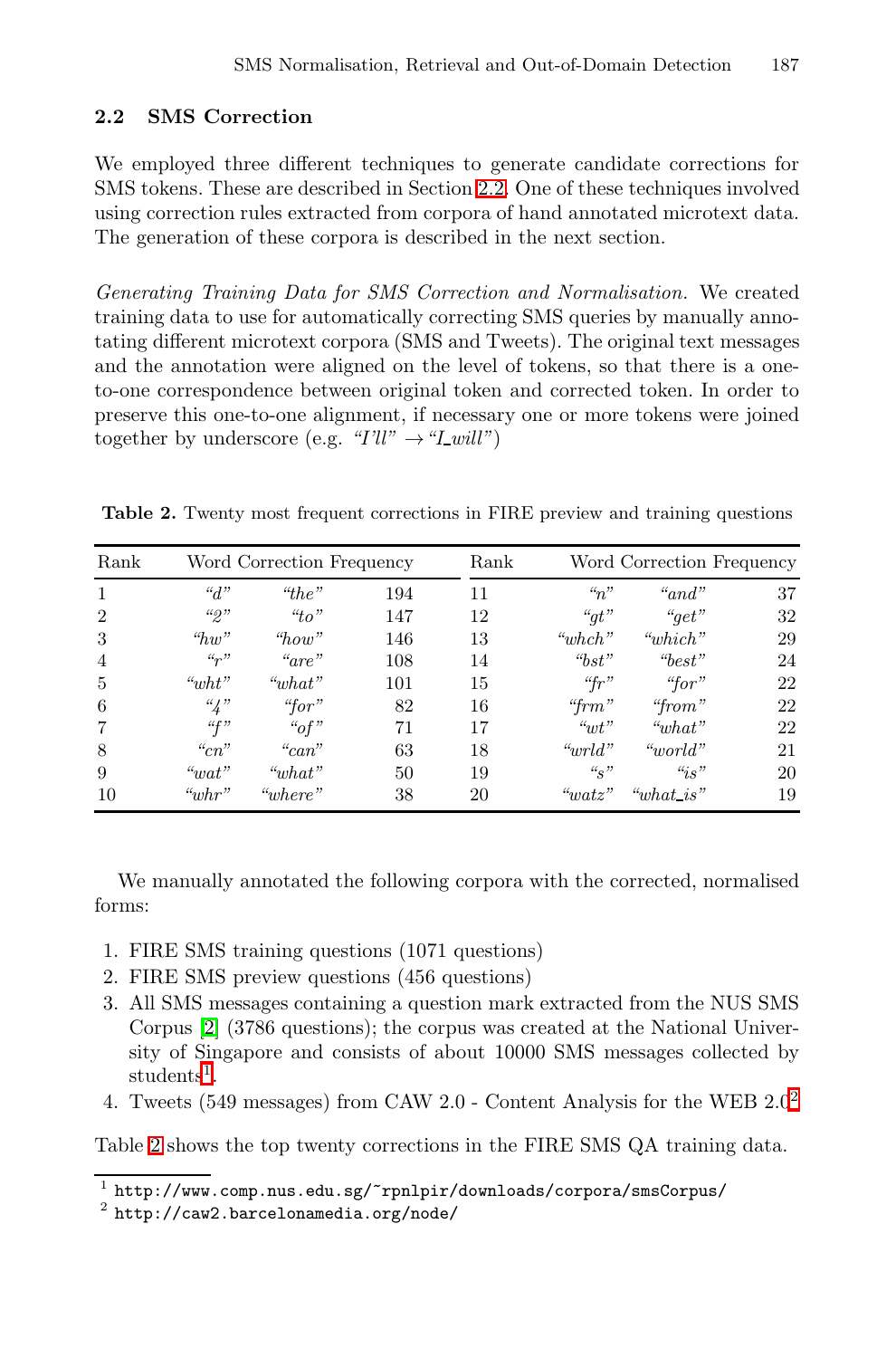<span id="page-4-0"></span>*Generation and Selection of Correct Tokens.* Our SMS correction approach is token-based. First all tokens are pre-processed as outlined in Table  $\Box$  Then each token in the SMS query is examined in turn to decide if it remains unchanged. Stopwords, punctuation, numerals, and acronyms are not modified. For each remaining token, a set of correction candidates is generated and the best candidate in the context is selected as a correction. The candidate corrections are generated by combining lists of candidates obtained from the following methods.

Correction rules: The manually corrected SMS questions were employed to extract correction rules and their corresponding frequencies, which are then used to generate the first list of candidate corrections. If applicable correction rules are found for a token, the frequencies of the rules in the annotated data are used to calculate normalised weights for each correction. For example, the token *"2"* can be corrected into *"two"*, *"too"*, or *"to"*, with "to" being the most frequent (see Table [2\)](#page-3-3).

Consonant skeletons: An additional set of candidate corrections was created using consonant skeletons. We used two background corpora, the En-glish 1M sentence corpus<sup>[3](#page-4-1)</sup> from the Leipzig Corpora Collection (EN-1M), and the FIRE FAQ corpus used in the SMS QA track (43,871 sentences). Each token in the background corpora is processed to obtain its consonant skeleton  $\mathbf{3}$ , a shorter form of the word with all vowels removed (for example, *"rsdnt"* is the consonant skeleton for *"resident"*). The mapping between consonant skeletons and words is used to obtain additional correction candidates for question words that match a consonant skeleton.

Clippings: Finally, candidates are generated by looking up all words in the background corpora that have the same prefix as the question word to identify truncated or clipped words, e.g. *"exam"* →*"examination"* or *"lab"* →*"laboratory"*.

These methods yield lists of replacement candidates, which are merged by adding up their weights (derived from their term frequency in the background corpora). For each of the top twenty candidates, a token score (similar to a probability) is computed based on the so-called 'stupid' backoff  $\boxed{4}$  for 3-grams with  $\alpha = 0.4$ (see Equation  $\mathbb{I}$ ). We used the background corpora to collect *n*-gram statistics. The candidate with the maximum product of weight and *n*-gram score is selected as the token correction. Equation  $\Box$  shows the *n*-gram score where  $w_a^b$  is the *n*gram  $(n = b - a)$  of tokens between position *a* and *b* and  $f(w_a^b)$  is the frequency of the *n*-gram in the corpus.

<span id="page-4-2"></span><span id="page-4-1"></span>
$$
S(w_i|w_{i-k+1}^{i-1}) = \begin{cases} \frac{f(w_{i-k+1}^i)}{f(w_{i-k+2}^{i-1})} & \text{if } f(w_{i-k+1}^i) > 0\\ \alpha S(w_i|w_{i-k+2}^{i-1}) & \text{otherwise} \end{cases}
$$
(1)

 $3$  http://corpora.uni-leipzig.de/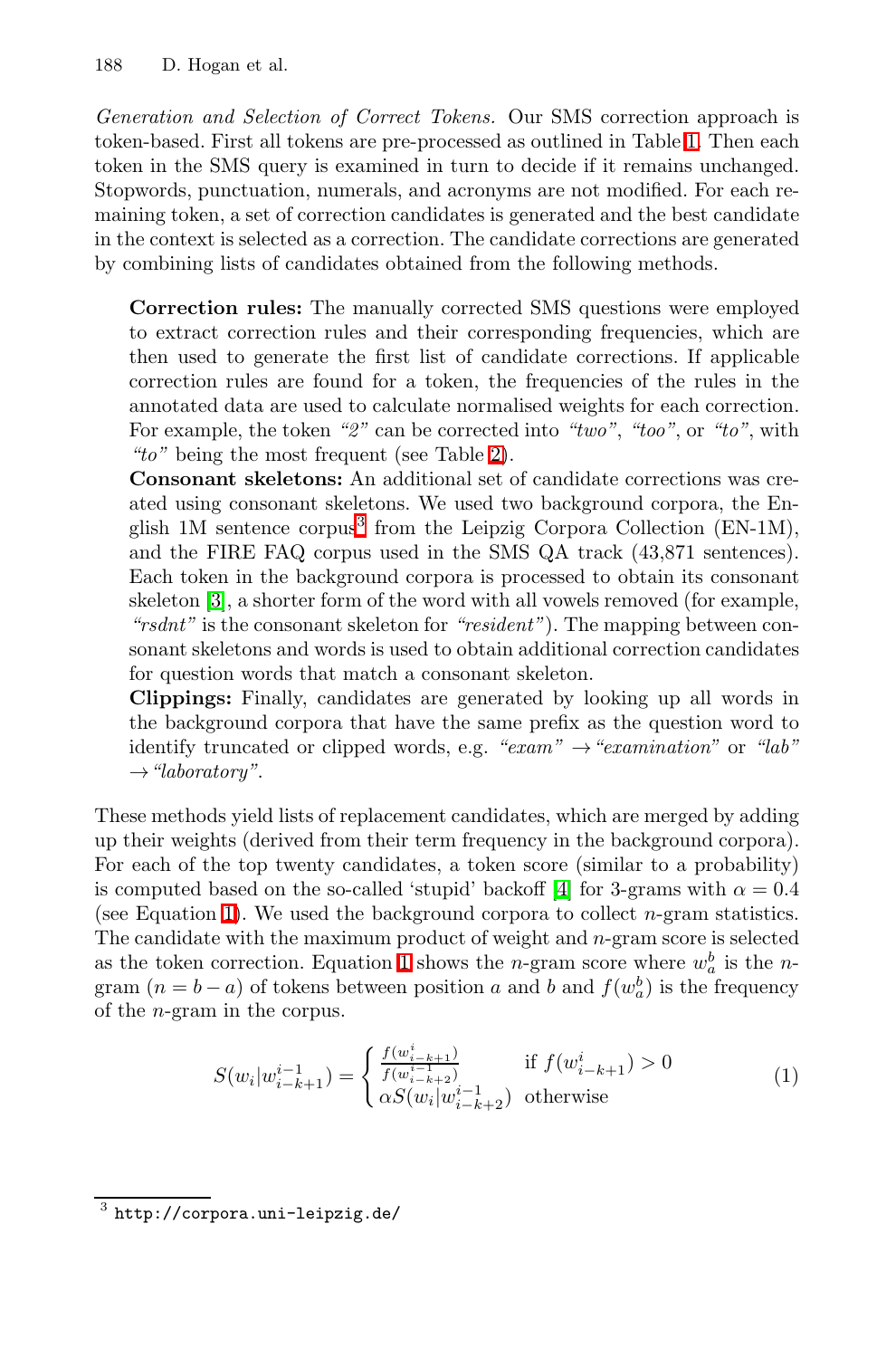#### 2.3 Evaluation of SMS Correction

Table **3** shows results for our SMS correction approach applied to the FIRE SMS QA training and preview questions. When testing on preview and training sets, we excluded the correction rules generated from corresponding annotated SMS data. Note that the results for the training data are actually much lower than expected because many of the token correction rules were missing. In contrast, the results for the preview data might be too high because there is an overlap in training and preview data. Note also that correcting to a wrong word form, i.e. an incorrect surface form with the same stem as the correct token, is counted as an error (e.g. correcting to *"resident"* instead of *"residents"*).

<span id="page-5-1"></span><span id="page-5-0"></span>

|                    | Count | Correct    | Incorrect   |
|--------------------|-------|------------|-------------|
| Training sentences | 1071  | 156(15%)   | 915 (85%)   |
| Training tokens    | 8432  | 6246 (74%) | 2186 (26%)  |
| Preview sentences  | 456   | 152(33%)   | 304 $(67%)$ |
| Preview tokens     | 5087  | 4546 (89%) | 541 (21%)   |

Table 3. Performance of SMS normalisation on FIRE preview and training data

In these tests, stopwords were among the most frequent errors in the SMS normalisation. For example, *"r"* was often replaced with *"are"* instead of *"or"*. However, these errors will not affect retrieval performance when stopwords are removed from the IR query.

## 3 Retrieval Engines

Before conducting our retrieval experiments, both SMS queries and FAQ docu-ments were preprocessed as described in Section [2.1.](#page-2-0) The SMS queries then went through a further correction step (Section [2.2\)](#page-3-0).

We experimented with three different retrieval methods, Lucene, Solr and a simple similarity metric (Term overlap) based on the number of overlapping words between query and document, and achieved the best performance by combining the outputs from the different systems.

We report results for experiments based on indexing FAQ questions, FAQ answers, and both questions and answers. The metric used is the in-domain score, calculated as:

$$
\frac{count(\text{correct results in first ranked position})}{count(\text{queries with corresponding FAQ answers})}
$$
\n(2)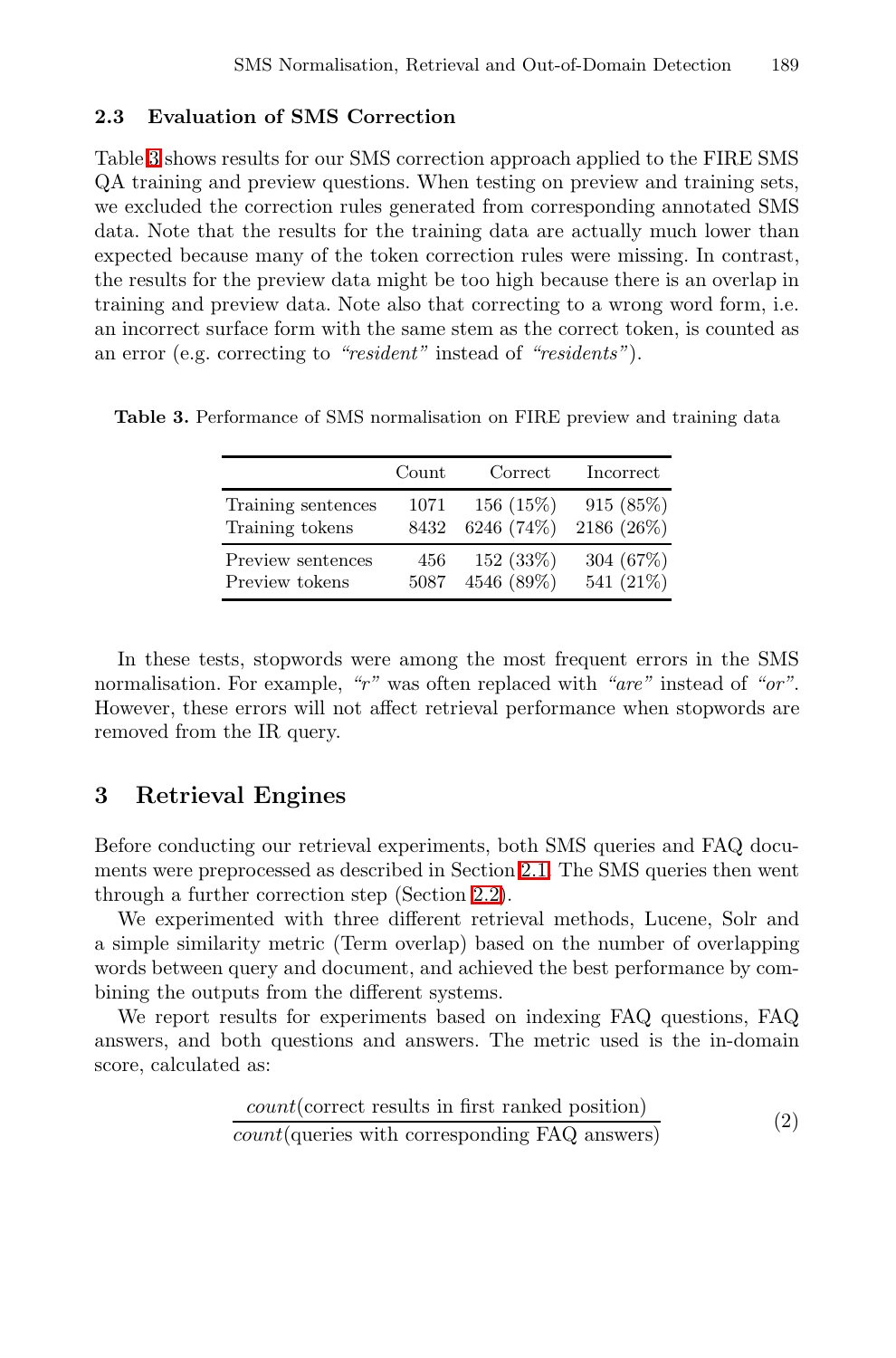#### 3.1 Experimental Details

*Search Engines.* We experimented with two full-text search engines, Lucene and Solr, initially because we wanted a comparison of the ease of use of the two engines for this new task. Although Solr uses Lucene as its underlying search engine, we found it difficult to exactly replicate the results from both engines and found that Lucene consistently gave us better results on the training set.

We adapted both Lucene and Solr to use the BM25 ranking function  $\boxed{5}$  (with parameters  $b = 0.75$ ,  $k_1 = 1.2$ , and  $k_3 = 7$ ) and experimented with different stopword lists but otherwise used the default settings.

In our submission to the FIRE challenge, the SMART stopwords<sup>[4](#page-6-0)</sup> were used for the Lucene experiments. We have since found much better results on the training set using Lucene's (much smaller) default stopword list and, indeed, get the best results on the training set by using no stopword list at all for Lucene. However, these improvements did not carry over to the Test set.

Table  $\overline{4}$  and Table  $\overline{5}$  show the results achieved by Solr and Lucene respectively on the in-domain queries of the training set. We display results for three different indexes (questions only, answers only and questions and answers). The numbers in the tables denote the accuracy (fraction of correct in all correct answers) and the absolute number of correct results (in brackets). Indexing the questions gives the best results. This is unsurprising given that the text of the corrected SMS queries is often very similar to the matching FAQ question. In Table  $\overline{5}$ , for point of comparison, an additional row displays the Lucene score on the question index when the SMART stopword list was used. For all other rows in Table  $\overline{5}$ no stopword list was used.

<span id="page-6-1"></span>In both tables, results are given for the original, unaltered *"textese"* SMS queries (raw), the automatically corrected queries (auto-correct) and the handcorrected version of the SMS queries (gold).

|                                                           | SMS question type          |                                           |                                          |  |  |  |  |
|-----------------------------------------------------------|----------------------------|-------------------------------------------|------------------------------------------|--|--|--|--|
| Indexing                                                  | raw                        | auto-correct                              | gold                                     |  |  |  |  |
| Questions<br>Answers<br>Questions & Answers $39.66$ (278) | 38.37 (269)<br>39.08 (274) | 72.04 (505)<br>66.48 (466)<br>71.89 (504) | 72.46 (508)<br>66.76 (468)<br>72.03(505) |  |  |  |  |

Table 4. Training set comparison of Solr-BM25 in-domain results when indexing questions only, answers only and both questions and answers. Total number of indomain queries is 701.

<span id="page-6-0"></span>*Term Overlap (Overlap).* In addition to Solr and Lucene, we used a simple overlap metric as a baseline, The term overlap uses a text similarity score to rank results based on the number of matching terms in the query and each FAQ question.

<sup>4</sup> ftp://ftp.cs.cornell.edu/pub/smart/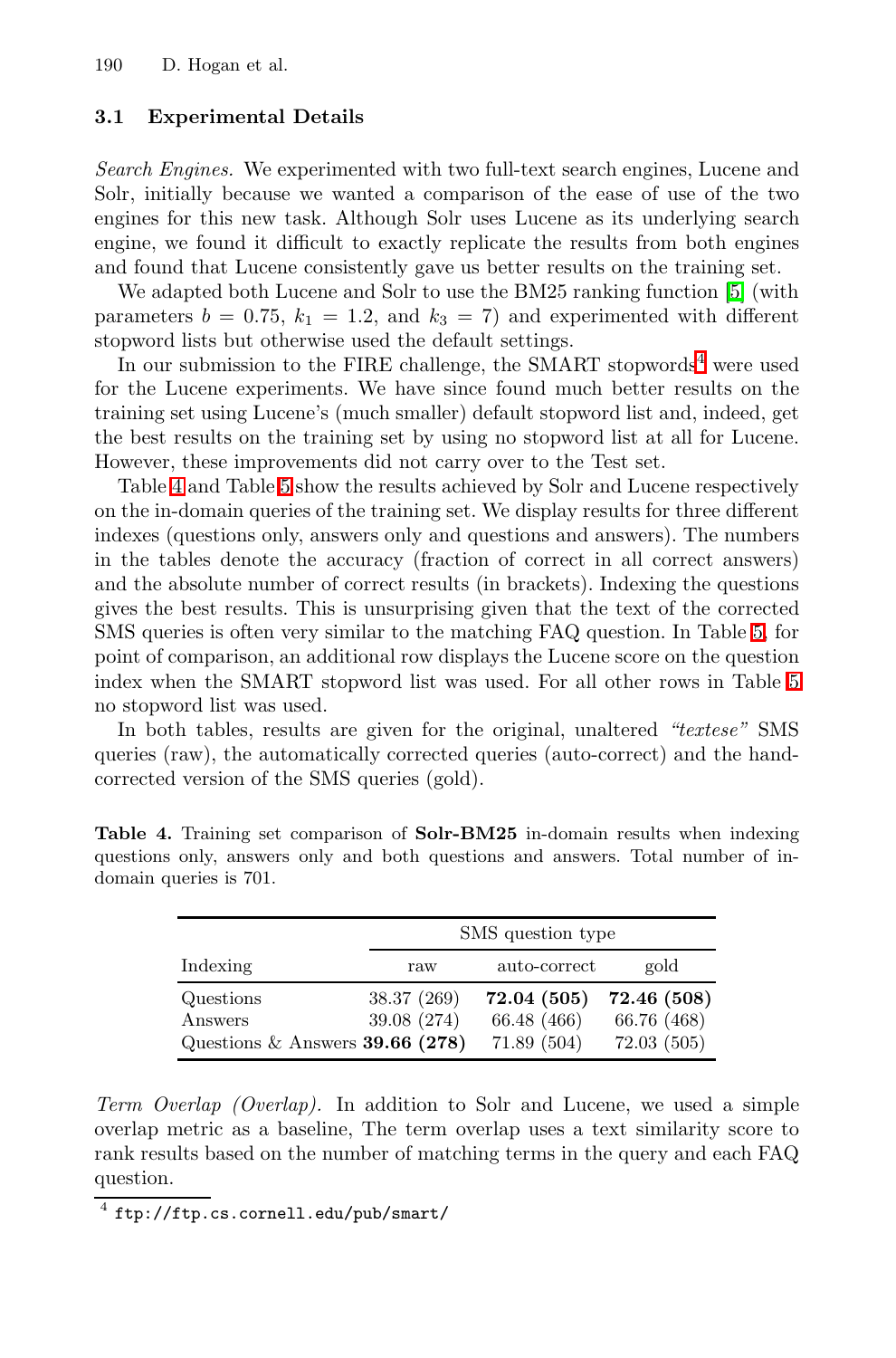<span id="page-7-0"></span>Table 5. Training set comparison of Lucene-BM25 in-domain results when indexing questions only, answers only and both questions and answers. Total number of indomain queries is 701.

<span id="page-7-3"></span>

|                                  | SMS question type |              |             |  |  |  |  |
|----------------------------------|-------------------|--------------|-------------|--|--|--|--|
| Indexing                         | raw               | auto-correct | gold        |  |  |  |  |
| Questions (SMART)                | 50.07(351)        | 77.46 (543)  | 78.17 (548) |  |  |  |  |
| Questions                        | 57.06 (400)       | 80.88 (567)  | 80.03 (561) |  |  |  |  |
| Answers                          | 15.41(108)        | 22.97(161)   | 22.82 (160) |  |  |  |  |
| Questions & Answers $43.08(302)$ |                   | 72.33(507)   | 72.75 (510) |  |  |  |  |

Table 6. Training set comparison of Term overlap in-domain results when indexing questions only, answers only and both questions and answers. Total number of indomain queries is 701.

|                     | SMS question type |              |             |  |  |  |  |
|---------------------|-------------------|--------------|-------------|--|--|--|--|
| Indexing            | raw               | auto-correct | gold        |  |  |  |  |
| Questions           | 46.22(324)        | 72.18(506)   | 76.61 (509) |  |  |  |  |
| Answers             | 5.56(39)          | 7.99(56)     | 8.13(57)    |  |  |  |  |
| Questions & Answers | 2.11(148)         | 3.22(226)    | 3.30(231)   |  |  |  |  |

The similarity score between two texts is calculated as a normalised score based on the number of words the two texts have in common. The (F1) score (Equation [3\)](#page-7-1) is between 0 and 1 and is scaled based on the length of the strings.

<span id="page-7-1"></span>
$$
F1 = Sim(text_1, text_2) = \frac{2 * precision * recall}{precision + recall}
$$
\n(3)

where

$$
precision = \frac{count(\text{overlapping terms})}{count(\text{terms in text}_1)}\tag{4}
$$

and

<span id="page-7-2"></span>
$$
recall = \frac{count(\text{overlapping terms})}{count(\text{terms in text}_2)}\tag{5}
$$

Software for finding the overlaps between two strings and calculating this text similarity score can be downloaded from CPAN<sup>[5](#page-7-2)</sup>. Table  $\overline{6}$  displays in-domain results for the overlap metric on the training set.

<sup>5</sup> http://search.cpan.org/∼tpederse/Text-Similarity/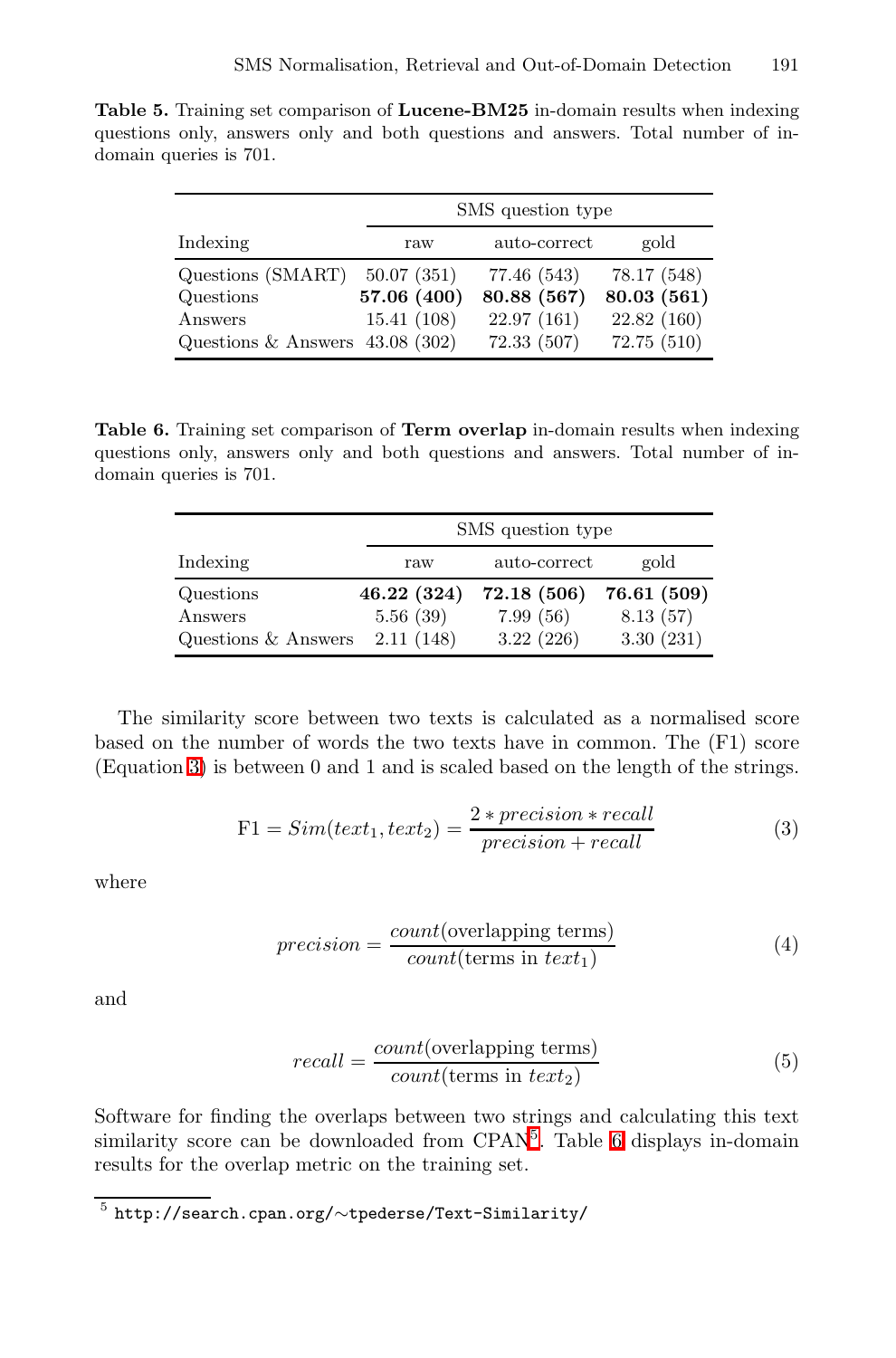<span id="page-8-1"></span>*Combining Results.* The best overall results on the training set (and subsequently on the test set) were achieved by combining the results from the three different retrieval methods. The result sets were combined using a mechanism whereby each search result x is associated with a score  $S_{combined}(x)$  which is a weighted sum of the individual normalised scores from each retrieval engine (see Equation 6.

$$
S_{combined}(x) = w_s * S_{Solv}(x) + w_l * S_{Lucene}(x) + w_o * S_{Overall}(x)
$$
 (6)

The weights were determined by manual fine-tuning on the training set. The final weight settings chosen were:  $w_l = 0.6$  (Lucene),  $w_o = 0.3$  (Overlap),  $w_s = 0.1$  (Solr).

<span id="page-8-2"></span>Training set in-domain scores for the combined results, indexing questions only, are displayed in Table  $\mathbb{Z}$ . For ease of comparison we repeat in Table  $\mathbb{Z}$  the results achieved by the individual retrieval mechanisms. Combining results gives a marginal increase in score for the automatically corrected queries, and leads to a slight drop for raw and gold queries. Although we used the combined results in our FIRE submission, we now conclude that the benefits of combining are small and using Lucene as the sole retrieval mechanism would simplify the system considerably while still delivering comparably good performance.

<span id="page-8-0"></span>

|                  | SMS question type |              |             |  |  |  |  |
|------------------|-------------------|--------------|-------------|--|--|--|--|
| Retrieval method | raw               | auto-correct | gold        |  |  |  |  |
| Lucene           | 57.06 (400)       | 80.88 (567)  | 80.03(561)  |  |  |  |  |
| Solr             | 38.37 (269)       | 72.04(505)   | 72.46 (508) |  |  |  |  |
| Overlap          | 46.22(324)        | 72.18(506)   | 76.61 (509) |  |  |  |  |
| Combined         | 57.20 (401)       | 81.46 (571)  | 80.88 (567) |  |  |  |  |

Table 7. Training set comparison of in-domain results for three different retrieval engines, indexing questions only. Total number of in-domain queries is 701. The numbers in brackets correspond to the number of correct results.

# 4 Filtering Out-of-Domain Queries

For each retrieval method we produced a list of SMS queries which were predicted to be out-of-domain.

*Solr.* In order to generate the list of OOD queries from Solr, we used the same approach that was used by  $\boxed{6}$  for determining the number of relevant documents to use for query expansion. This approach produces a score based on the inverse document frequency (*idf* ) component of BM25 for each query. This essentially disregards the term frequency and document length components which, since the queries are reasonably short, tend to be less important: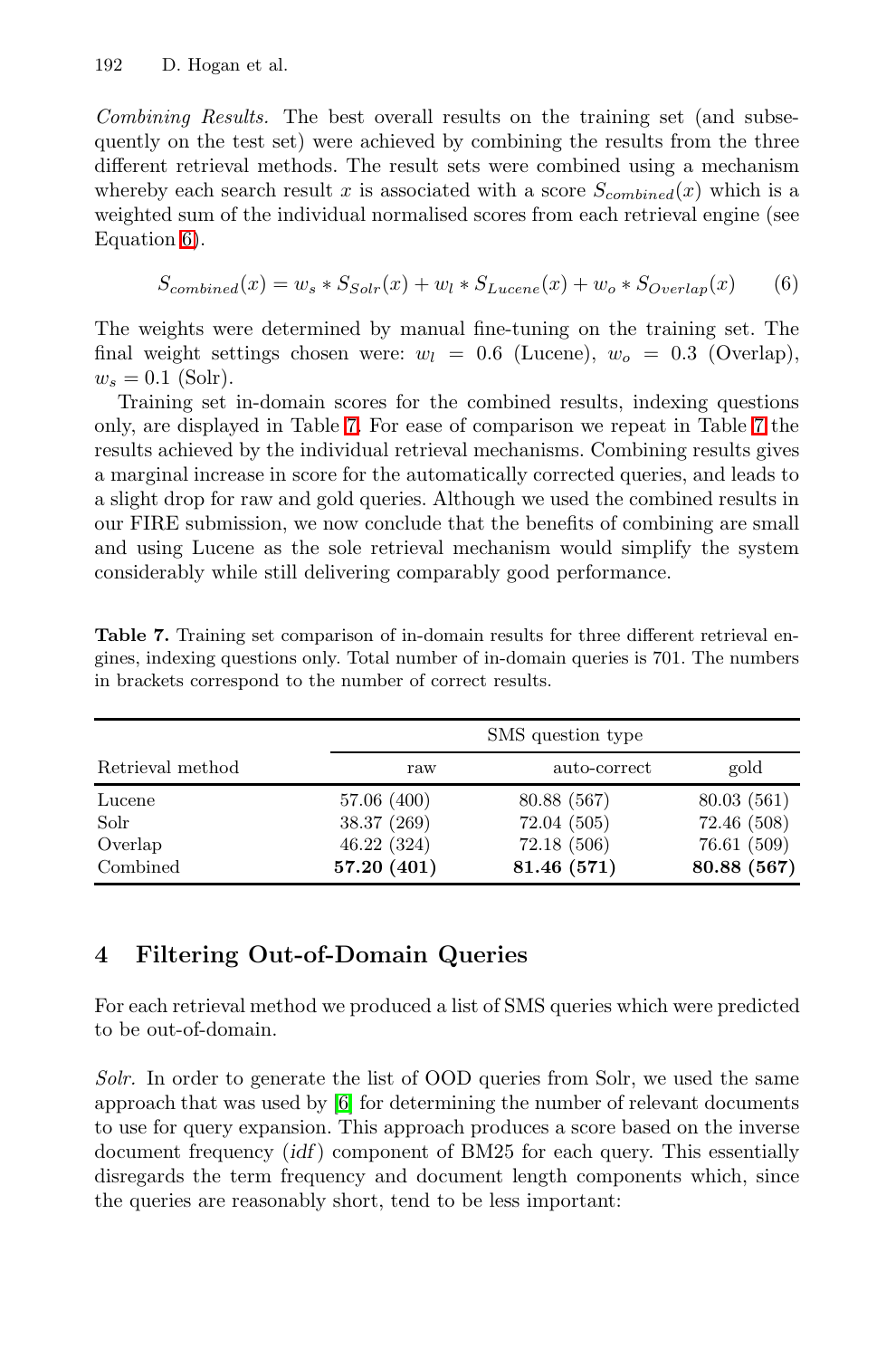$$
score(q, d) = \sum_{t \in q} log\left(\frac{N - df_t + 0.5}{df_t + 0.5}\right) \tag{7}
$$

Using this approach we can calculate the maximum possible score for any document as the sum of the *idf* scores for all of the query terms: any document containing all the query terms will have this maximum score. We then use a threshold to determine if a query should be considered as OOD. Here we choose to add a query to the OOD list if its score is below 70% of the maximum score.

*Lucene.* TiMBL [\[7\]](#page-11-7) implements a memory-based learning approach and supports different machine learning algorithms. For the experiments described in this paper, the IB1 approach (similar to k-nearest-neighbours approach) was employed to train a classifier distinguishing between OOD queries and ID questions. The features for the training instances include query performance estimates, result set size, and document score. The query performance estimates used are: Average Inverse Collection Term Frequency (AvICTF) [\[8\]](#page-12-1), Simplified Query Clarity Score (SCS) [\[9\]](#page-12-2), and an estimate derived from the similarity score between collection and query (SumSCQ, AvSCQ, MaxSCQ)  $[10]$ . In addition the (unnormalised) BM25 document scores [\[5\]](#page-11-5) for the top five documents were employed as features.

This classifier achieved 78% accuracy (835 out of 1071 correctly classified instances) on the FAQ SMS training data. Table  $\overline{8}$  shows true positives (TP), false negatives (FN) etc. per class, using leave-one-out validation.

<span id="page-9-0"></span>Table 8. Scores per question class

|                           |                 |  | Class TP FP TN FN F-Score |
|---------------------------|-----------------|--|---------------------------|
| ID<br>OOD 376 125 459 111 | 459 111 376 125 |  | 0.80<br>0.76              |

*Term Overlap.* In this approach, the list of OOD queries was predicted based on the number of terms in each incoming query and the number of overlapping terms between incoming query and the highest ranked question from the FAQ (For example, if the incoming query consists of more than one term and has only one term in common with the highest ranked FAQ question, then classify the query as out-of-domain). The heuristic algorithm was fine-tuned on the training set and optimised to maximise both out-of-domain and in-domain accuracy.

*Combining OOD Results.* Based on experiments on the training set data, we found that combining the OOD lists through simple majority voting led to the best results. Table  $\Omega$  displays the best in-domain and out-of-domain results achieved on the training set. The OOD score is calculated as:

$$
\frac{count(OOD \text{ queries correctly identified})}{count(\text{all OOD queries})}
$$
\n
$$
(8)
$$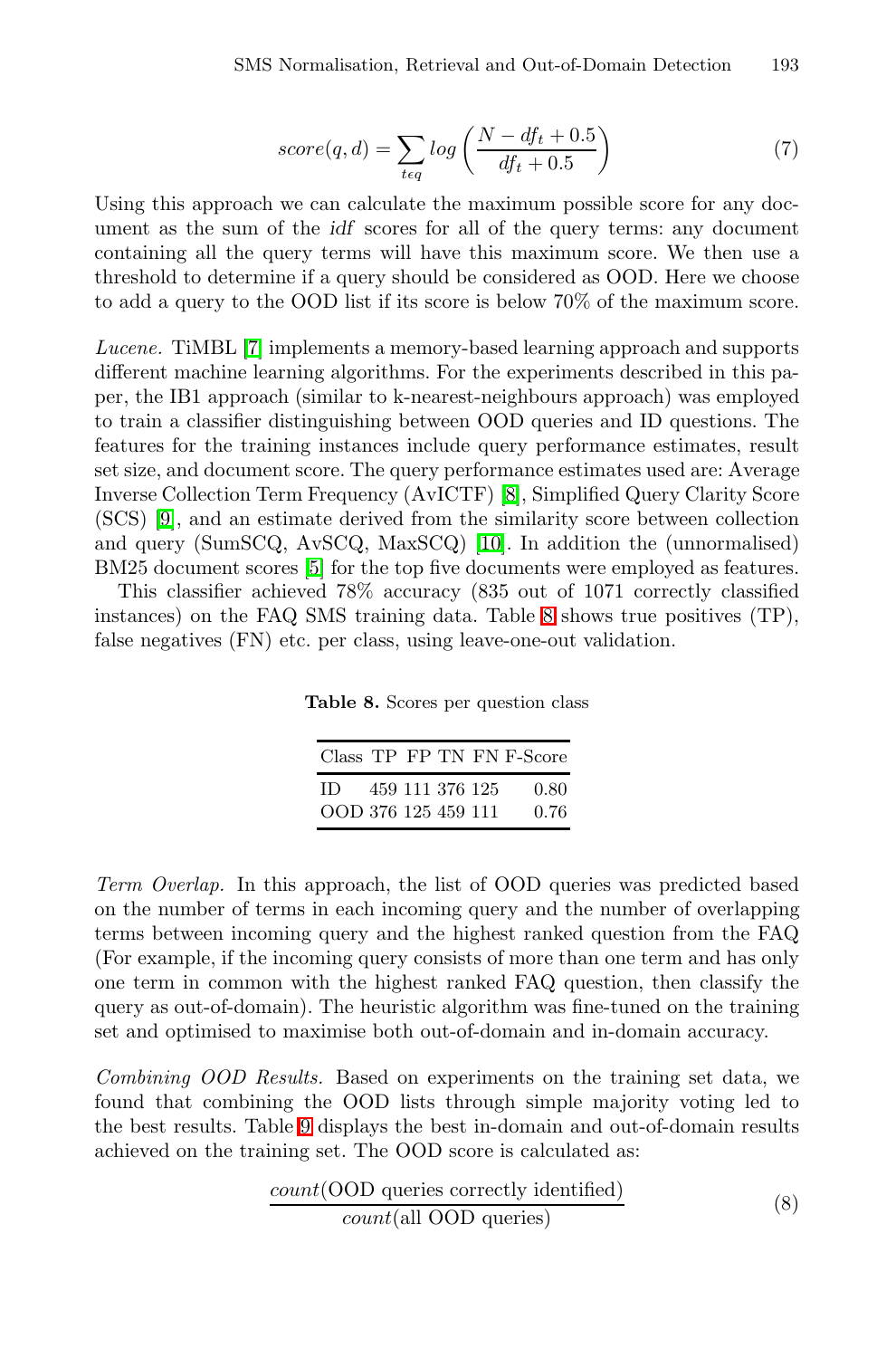|                 | SMS query type |     |                   |                                                       |     |                   |      |                   |                   |     |
|-----------------|----------------|-----|-------------------|-------------------------------------------------------|-----|-------------------|------|-------------------|-------------------|-----|
|                 |                | raw |                   | auto                                                  |     |                   | gold |                   |                   |     |
| Retrieval Index |                | ID. | OOD.              | all                                                   | ID. | – OOD             | all  | ID.               | -OOD              | all |
| Combined Q      |                |     |                   | 52.06 69.18 57.98 73.32 69.19 71.90 73.03 69.19 71.71 |     |                   |      |                   |                   |     |
| Lucene          | Q              |     | 52.07 61.62 55.37 |                                                       |     | 72.61 69.19 71.43 |      |                   | 71.90 69.19 70.96 |     |
| Lucene          | $Q+A+QA$       |     |                   | 52.07 62.43 55.65 72.61 69.19 71.43                   |     |                   |      | 71.89 69.19 70.96 |                   |     |

<span id="page-10-1"></span>Table 9. Training set - 3 final run configurations. ID and OOD results after applying OOD filtering for auto-corrected queries.

<span id="page-10-2"></span><span id="page-10-0"></span>The weights used for combining different retrieval results are as follows: Weights for *Combined* (combining Lucene, Solr and Overlap results):  $w_l = 0.5$  (Lucene),  $w_s = 0.2$  (Solr),  $w_o = 0.3$  (Overlap). Weights for *Lucene Q/A/QA* (combining Lucene results on different indexes): Q: 0*.*7, A: 0*.*1, QA: 0*.*2.

#### 5 Test Set Retrieval Experiments and Results

Table 10. Results on the test set for the normalised queries, as submitted to the FIRE evaluation

<span id="page-10-3"></span>

|             | Run Index         |        | Retrieval ID Correct | OOD Correct                                          | all         | MRR |
|-------------|-------------------|--------|----------------------|------------------------------------------------------|-------------|-----|
| 1 Q         |                   |        |                      | Combined 0.70 (494/704) 0.86 (2311/2701) 82.38 0.896 |             |     |
| $2^{\circ}$ | - Q               | Lucene |                      | $0.67(472/704)$ $0.86(2310/2701)$ $81.70$ $0.865$    |             |     |
|             | 3 $Q+A+QA$ Lucene |        |                      | $0.68$ (477/704) $0.86$ (2311/2701)                  | 81.88 0.873 |     |

Table 11. Latest results on the test set. ID and OOD Results after applying the OOD filtering.

|                 |                                              |     |             |                   | SMS query type |        |                                                       |     |                   |     |
|-----------------|----------------------------------------------|-----|-------------|-------------------|----------------|--------|-------------------------------------------------------|-----|-------------------|-----|
|                 |                                              |     | raw         |                   |                | auto   |                                                       |     | gold              |     |
| Retrieval Index |                                              | ID. | - OOD - all |                   |                | ID OOD | all                                                   | ID. | - OOD             | all |
| Combined Q      |                                              |     |             |                   |                |        | 63.35 84.93 80.47 70.57 84.80 81.94 70.31 84.86 81.85 |     |                   |     |
| Lucene          | Q                                            |     |             | 62.78 84.93 80.35 |                |        | 70.31 84.89 81.88                                     |     | 70.03 84.86 81.79 |     |
| Lucene          | $Q+A+QA$ 62.78 84.93 80.35 70.31 84.89 81.79 |     |             |                   |                |        |                                                       |     | 70.03 84.86 81.79 |     |

The DCU team submitted three runs for the English monolingual task. Table  $\overline{10}$  details the results for the three DCU runs. For the first run, only the question text from the FAQ was indexed. The final ranked results list was produced by combining the individual ranked lists from the three different retrieval approaches as described in Section  $\overline{3}$ . For the second and third run, only the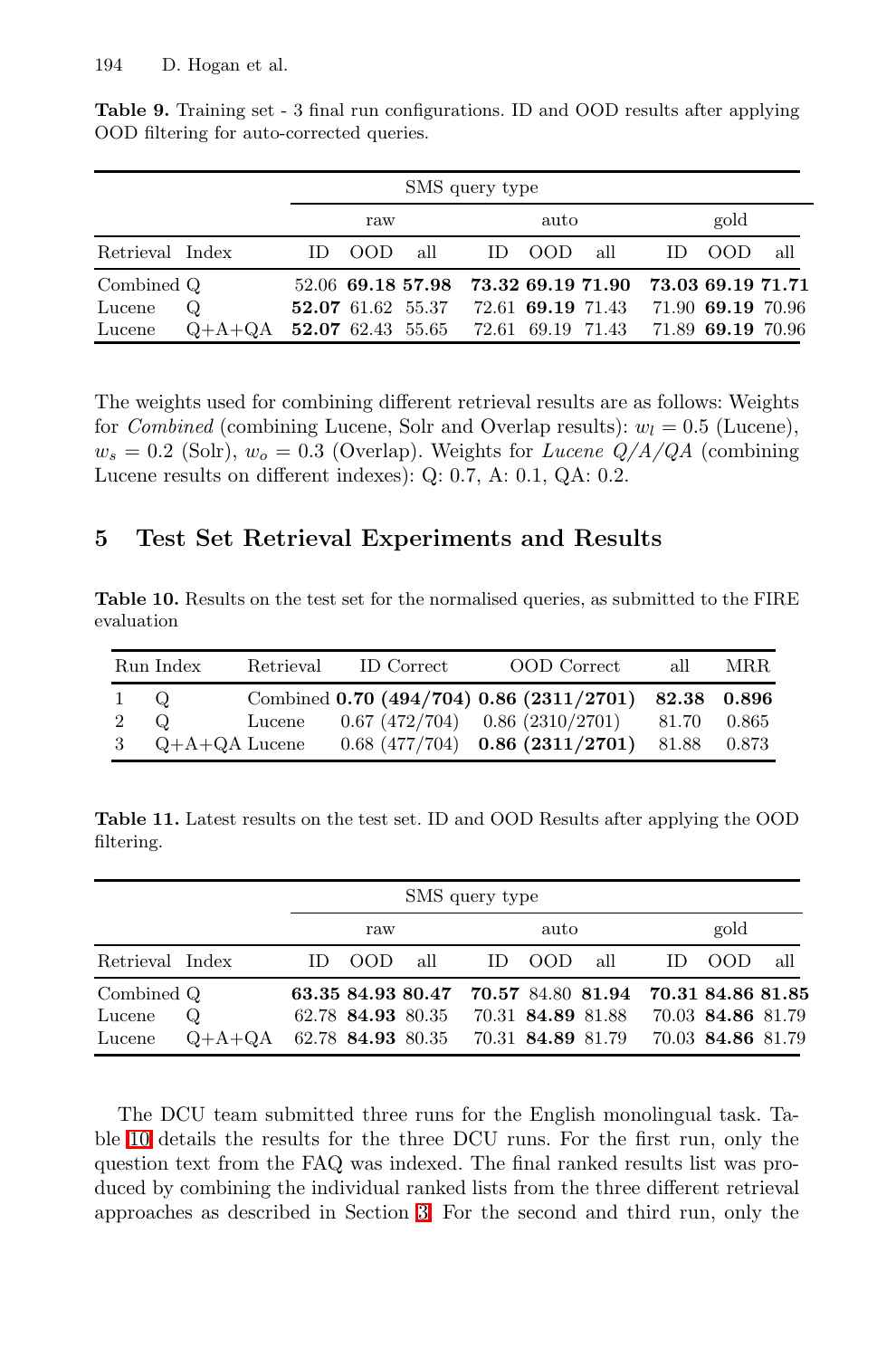<span id="page-11-0"></span>Lucene search engine was used. In the second run, FAQ question text was indexed whereas in the final run, both question and answer text from the FAQ was indexed.

Table  $\Box$  gives our results when no stopword list was used with the Lucene retrieval. Unlike on the training set, where results improved considerably, the combined results for the test set are slightly lower than previously. However, results for using only the Lucene search engine are much the same whether or not stoplists are used.

#### 6 Conclusion and Future Work

Our submission achieved the best performance in the official results of the FIRE 2011 SMS-based FAQ monolingual English retrieval task.

We found that the best retrieval results for an individual method are obtained when using Lucene-BM25 scoring. While the combination of approaches for retrieval and OOD detection increases the number of correct results marginally, we conclude that the benefits of combining are small and using Lucene as the sole retrieval mechanism simplifies the system considerably while still delivering comparably good performance.

As part of future work, we want to simplify the system further by using a single OOD detection approach, rather than combining OOD lists generated from different retrieval methods.

<span id="page-11-2"></span><span id="page-11-1"></span>Acknowledgments. This research is supported in part by the Science Foundation Ireland (Grant 07/CE/I1142) as part of the Centre for Next Generation Localisation (CNGL) project.

#### <span id="page-11-3"></span>References

- <span id="page-11-5"></span><span id="page-11-4"></span>1. Aw, A., Zhang, M., Xiao, J., Su, J.: A phrase-based statistical model for SMS text normalization. In: COLING/ACL 2006, pp. 33–40 (2006)
- <span id="page-11-6"></span>2. How, Y., Kan, M.Y.: Optimizing predictive text entry for short message service on mobile phones. In: Human Computer Interfaces International (HCII 2005). Lawrence Erlbaum (2005)
- <span id="page-11-7"></span>3. Kothari, G., Negi, S., Faruquie, T.A., Chakaravarthy, V.T., Subramaniam, L.V.: SMS based interface for FAQ retrieval. In: ACL/IJNLP 2009, pp. 852–860 (2009)
- 4. Brants, T., Popat, A.C., Xu, P., Och, F.J., Dean, J.: Large language models in machine translation. In: EMNLP-CoNLL, pp. 858–867. ACL (2007)
- 5. Robertson, S.E., Walker, S., Jones, S., Beaulieu, M.M.H., Gatford, M.: Okapi at TREC-3. In: Harman, D.K. (ed.) TREC-3, pp. 109–126. NIST, Gaithersburg (1995)
- 6. Ferguson, P., O'Hare, N., Lanagan, J., Smeaton, A.F., Phelan, O., McCarthy, K., Smyth, B.: CLARITY at the TREC 2011 Microblog Track. In: Text Retrieval Conference, TREC (2011)
- 7. Daelemans, W., Zavrel, J., van der Sloot, K., van den Bosch, A.: TiMBL: Tilburg memory based learner, version 6.2, reference guide. Technical Report 09-01, ILK (2004)